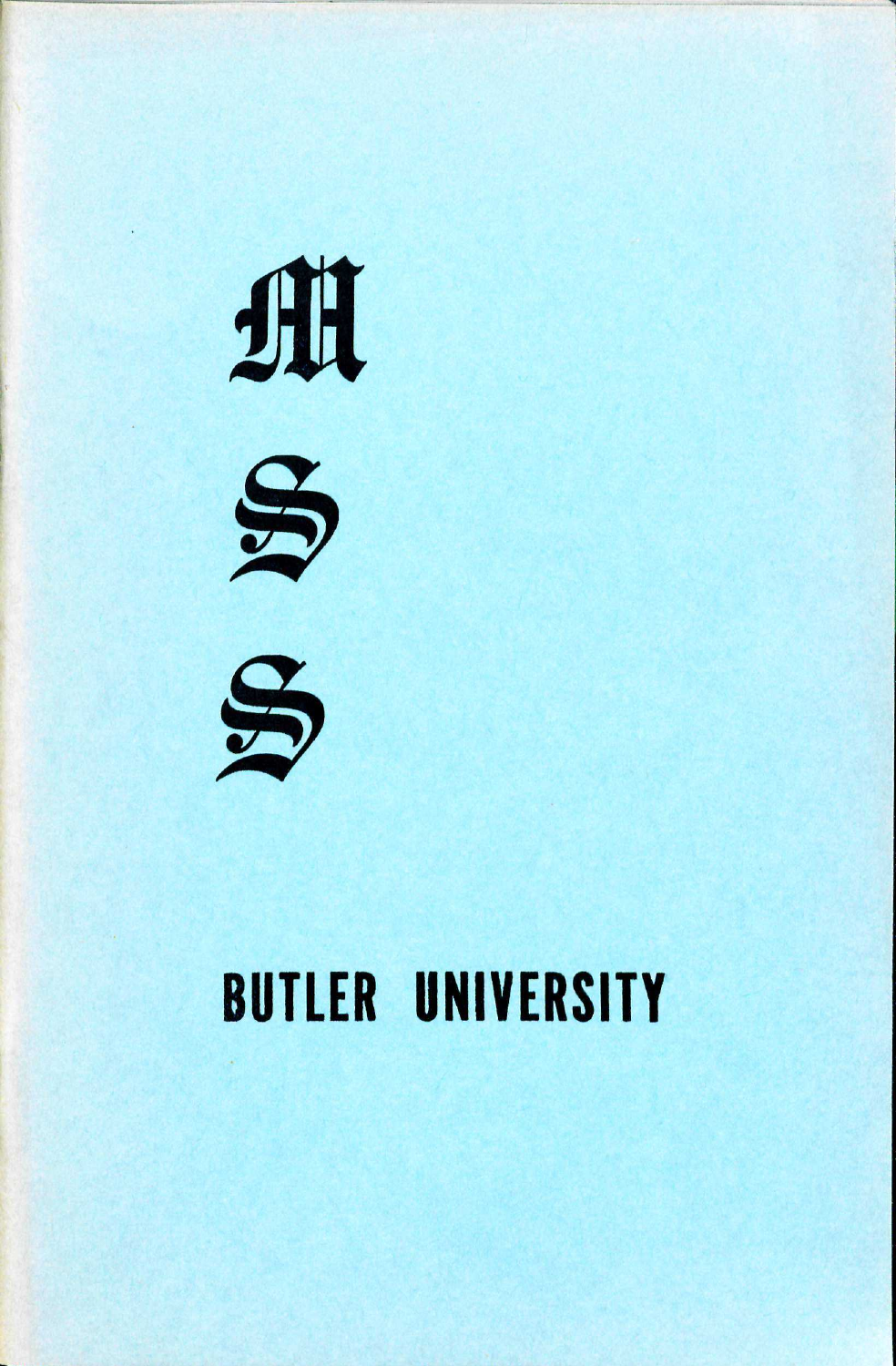





# **Vol. XX** May No. 2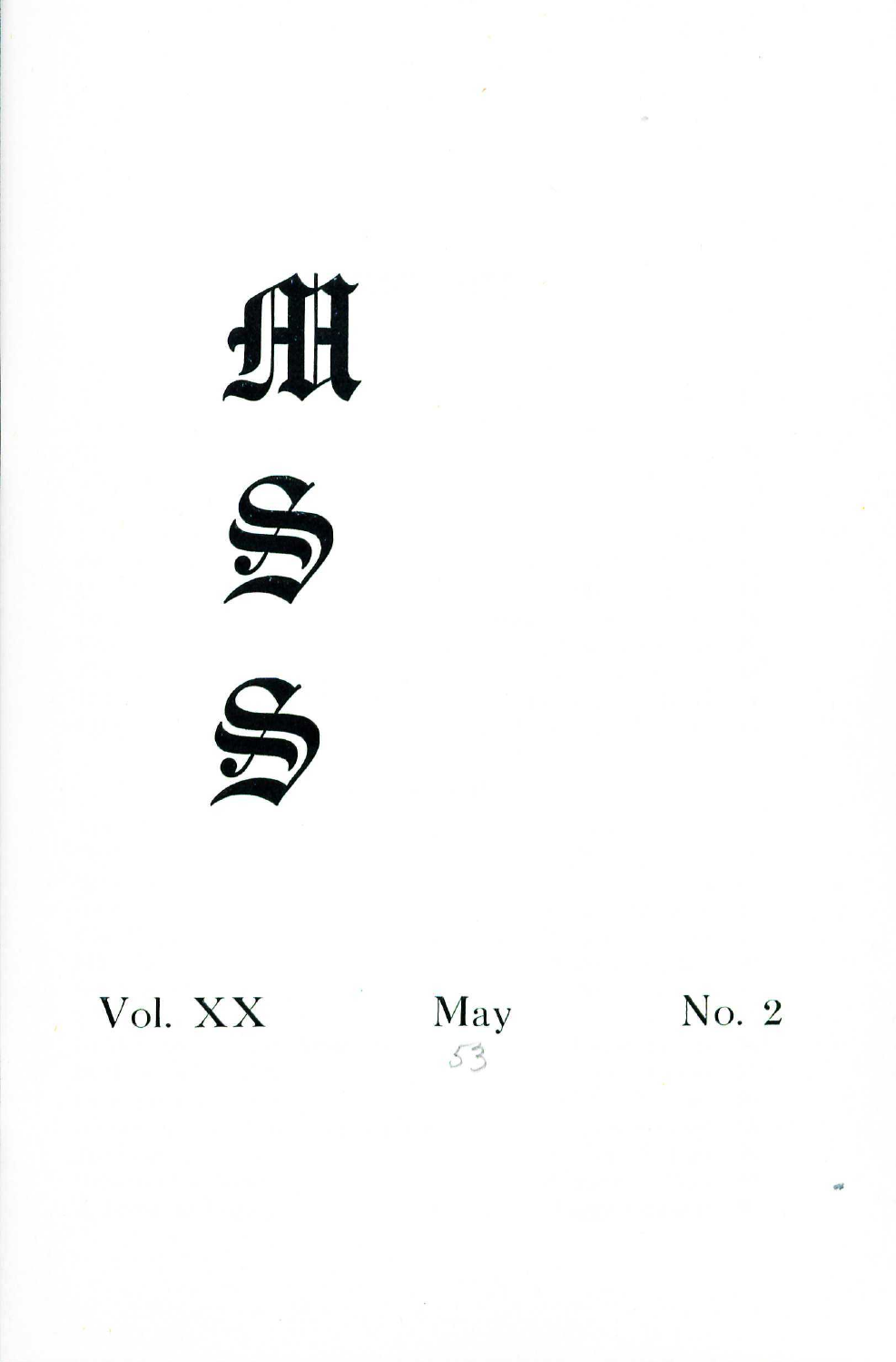MSS is published by the English Department of Butler University  $\frac{m}{2}$  and  $\frac{m}{2}$  is partial included is written by the students once each semester. The material included is written by  $\frac{m}{2}$ in the Freshman English classes and in the Creative Writing and Advanced Composition classes.

## **CONTENTS**

#### Upperclass Section

|                                                    | $^{4}$ |
|----------------------------------------------------|--------|
|                                                    | 19     |
| The Rocking ChairMargaret Brunson Rees             | 21     |
| October AfternoonMiriam Burrell                    | 24     |
|                                                    | 27     |
| The Arid MonthIan D. Mitchell                      | 28     |
| Deep Blue FantasyMargaret Clyne                    | 30     |
|                                                    |        |
|                                                    | 32     |
|                                                    | 33     |
| Davie's Corn PatchMargaret Brunson Rees            | 34     |
|                                                    | 37     |
| Fragile InterludeMargaret Clyne                    | 38     |
| The RoseCharlotte Walton                           | 44     |
| If Ever I Have Loved You, a poemHubert P. Williams |        |
| Life, a poemHubert P. Williams                     | 44     |
|                                                    |        |

#### Freshman Section

|                                            | 45 |
|--------------------------------------------|----|
| The Choice, a poemPaul Stricker            | 45 |
| Bon VoyageRobert Casey                     | 46 |
| Socrates, the MartyrPhillip Nicholas       | 47 |
| America Eugenie Miletitsch                 | 49 |
| The WindowRonald M. Corn                   |    |
| Hit The DeckRobert Dugdale                 | 50 |
|                                            | 51 |
|                                            | 53 |
|                                            | 54 |
| In Defense of a Real AmericanJoseph Landis | 55 |
| In The CathedralPaul Stricker              | 56 |
|                                            |    |
| Immanuel (God With Us), a poemBen Strasser | 58 |
|                                            | 58 |
|                                            | 59 |
| Rebirth of a NationHoward L. Rose          | 60 |
| A Letter to PogoPeggy Edwards              |    |